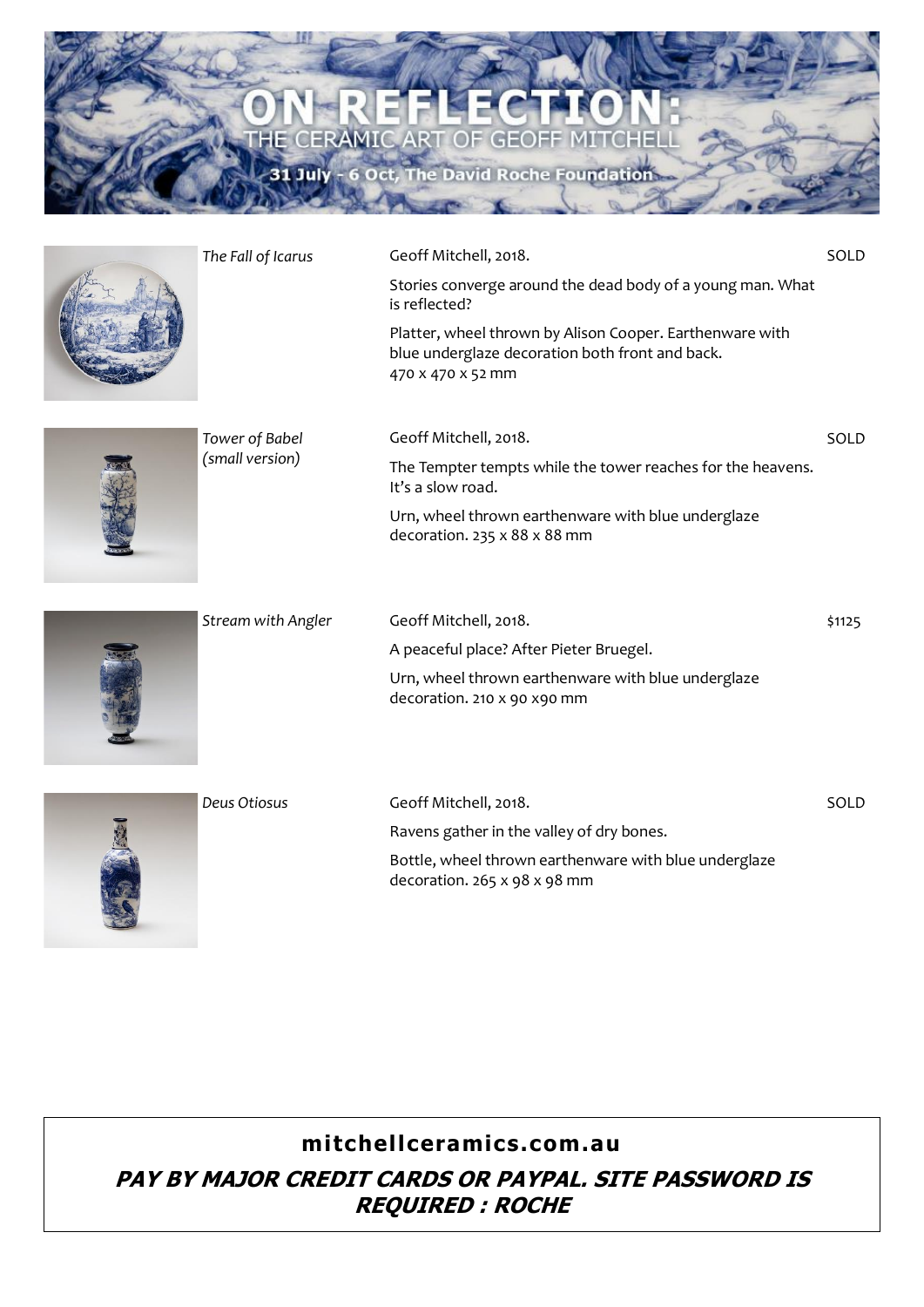

| War against Time | Geoff Mitchell, 2018.                                                                | SOLD  |
|------------------|--------------------------------------------------------------------------------------|-------|
|                  | Urn, wheel thrown earthenware with blue underglaze<br>decoration. 235 x 133 x 133 mm |       |
| Temntation       | Geoff Mitchell 2018.                                                                 | ח וחד |



| Temptation | Geoff Mitchell, 2018.                                                                               | SOLD |
|------------|-----------------------------------------------------------------------------------------------------|------|
|            | Saints or sinners, either can be tormented by devils.                                               |      |
|            | Bottle, wheel thrown earthenware with blue underglaze<br>decoration. 215 $\times$ 96 $\times$ 96 mm |      |
|            |                                                                                                     |      |



| Judas Reaches for the<br>Sublime | Geoff Mitchell, 2018.                                                                                                 | SOLD  |
|----------------------------------|-----------------------------------------------------------------------------------------------------------------------|-------|
|                                  | Is the universe a rash created by malevolent angels? Judas<br>strives for answers but which version of Judas is this? |       |
|                                  | Small bottle. Wheel thrown earthenware with blue<br>underglaze decoration. 181mm x 67 x 67 mm                         |       |
| The Hunters                      | Geoff Mitchell, 2018.                                                                                                 | \$625 |
|                                  | The Saint prepares for his journey to Rome.                                                                           |       |
|                                  | Bottle, wheel thrown earthenware with blue underglaze                                                                 |       |

decoration. 165 x 100 x 100 mm

**mitchellceramics.com.au**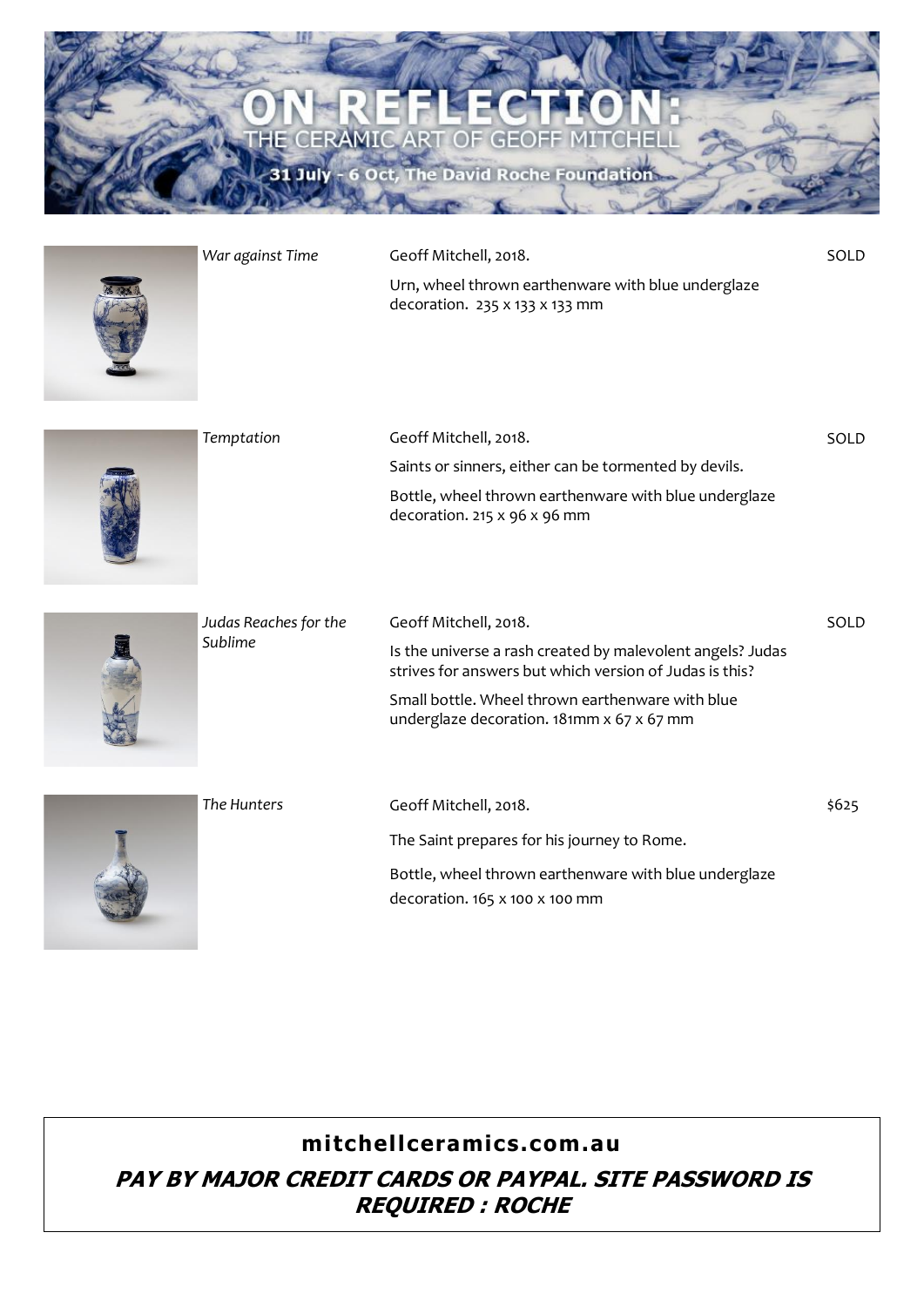

| The Hunt | Geoff Mitchell, 2018.                                                                        | SOLD |
|----------|----------------------------------------------------------------------------------------------|------|
|          | Stories may go through many versions. Not all of them come<br>out well. After Durer.         |      |
|          | Bottle, wheel thrown earthenware with red and blue<br>underglaze decoration. 125 x 56 x56 mm |      |



| Holy Family in Flight to<br>Egypt | Geoff Mitchell, 2018.<br>Geoff Mitchell after Hieronymus Cock after Matthijs Cock.                 | \$495 |
|-----------------------------------|----------------------------------------------------------------------------------------------------|-------|
|                                   | Bottle, wheel thrown earthenware with black underglaze<br>decoration. $185 \times 60 \times 60$ mm |       |



| Neimāt En Kent Hē Selvē | Geoff Mitchell, 2018.                                                                                        | SOI D |
|-------------------------|--------------------------------------------------------------------------------------------------------------|-------|
| (No man knows himself)  | Everyman quests for happiness.                                                                               |       |
|                         | Side plate. Wheel thrown by Alison Cooper. Earthenware with<br>blue underglaze decoration. 175 x 175 x 42 mm |       |



| The Temptation of Christ Geoff Mitchell, 2018. |                                                                                                   | \$525 |
|------------------------------------------------|---------------------------------------------------------------------------------------------------|-------|
|                                                | After Hieronymus Cock.                                                                            |       |
|                                                | Bottle, wheel thrown earthenware with blue underglaze<br>decoration. $187 \times 52 \times 52$ mm |       |

## **mitchellceramics.com.au**